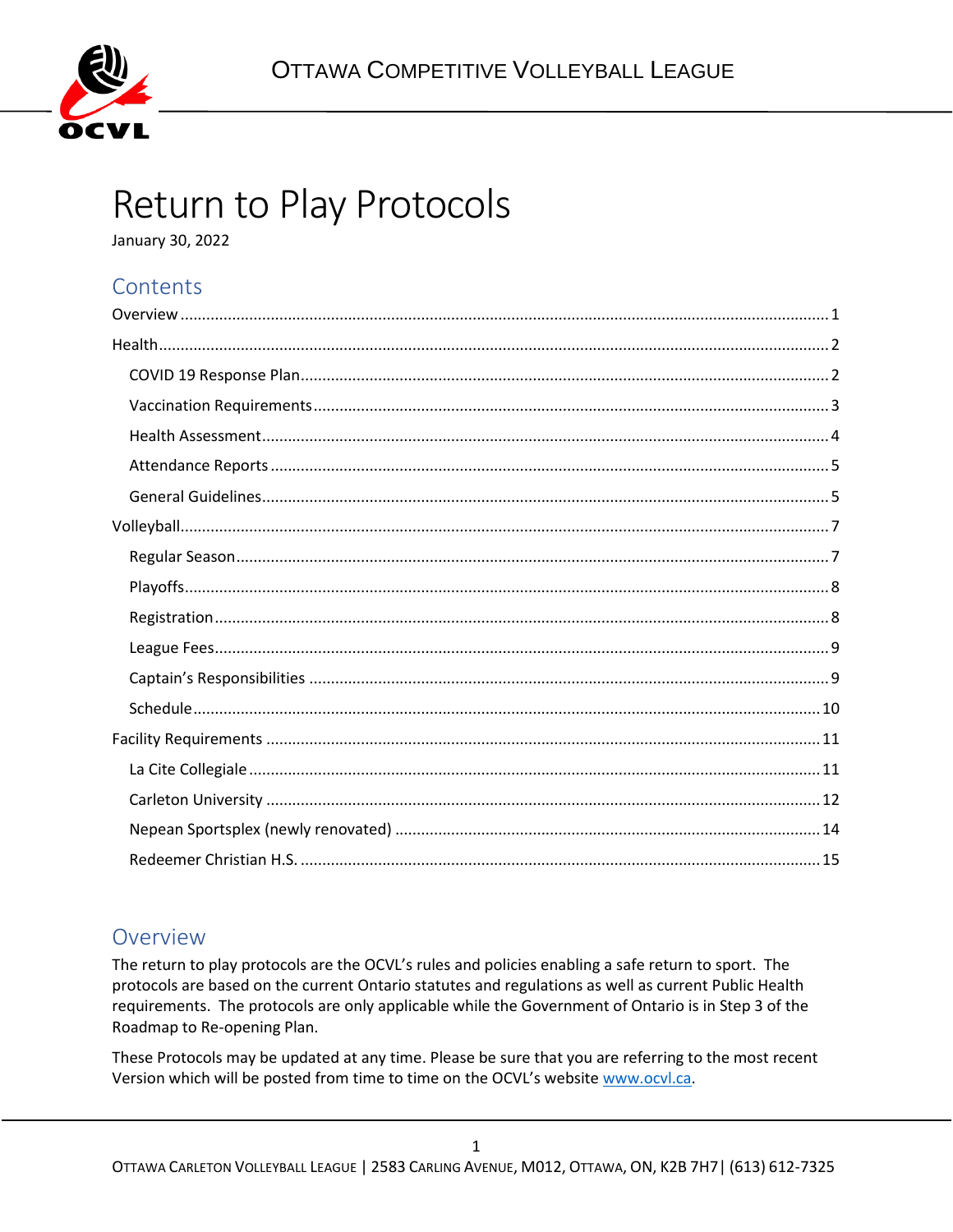

The purpose of this protocol is to reduce the risk of liability. The OCVL does not carry insurance that covers pandemic diseases or contagions including COVID-19. Athletes, coaches and referees are asked to review OCVL's "ACKNOWLEDGEMENT, RELEASE, INDEMNITY, AND ASSUMPTION OF RISK REGARDING COVID-19" form thoroughly and complete it online during the player registration process. Athletes under the age of 18 are required to print their forms and have their parents review the OCVL's "ACKNOWLEDGEMENT, RELEASE, INDEMNITY, AND ASSUMPTION OF RISK REGARDING COVID-19" form thoroughly and complete it. This completed form must be emailed to the Executive Director [\(maryh.ocvl@gmail.com\)](mailto:maryh.ocvl@gmail.com) at least 48 hours prior to playing.

Each Athlete, Coach and Referee must comply with the return to play protocols. Failure to comply with the return to play protocols may result in the team being evicted from the league without a refund.

## <span id="page-1-0"></span>**Health**

#### <span id="page-1-1"></span>COVID 19 Response Plan

Please **stay home if you**:

- Or anyone you live with have ONE OR MORE of the following symptoms: fever and/or chills, cough or barking cough (croup), difficulty breathing or decrease/loss of smell and taste.
- Or anyone you live with have TWO OR MORE of these new or worsening symptoms (not related to other known causes or conditions?): sore throat, headache, very tired, runny/stuffy nose, muscle aches/joint pain, nausea/vomiting/diarrhea.
- In the last 5 days, you or anyone in the household tested positive on a rapid antigen test or PCR test?
- You had a doctor, health care provider, or public health unit tell you that you should currently be isolating (staying at home)
- In the last 5 days, you have been identified as a "close contact" (high risk contact) of someone who has tested positive for COVID-19?
- In the last 14 days, you have travelled outside of Canada AND been advised to quarantine per the federal quarantine requirements.
- Please also refer to the Stop COVID-19 chart:
	- o <http://www.ocvl.ca/docs/COVID-Screening-Tool-Passive-for-Business.pdf>

**Notify the Executive Director** if anyone is feeling ill with COVID-19 symptoms within 2 days of playing.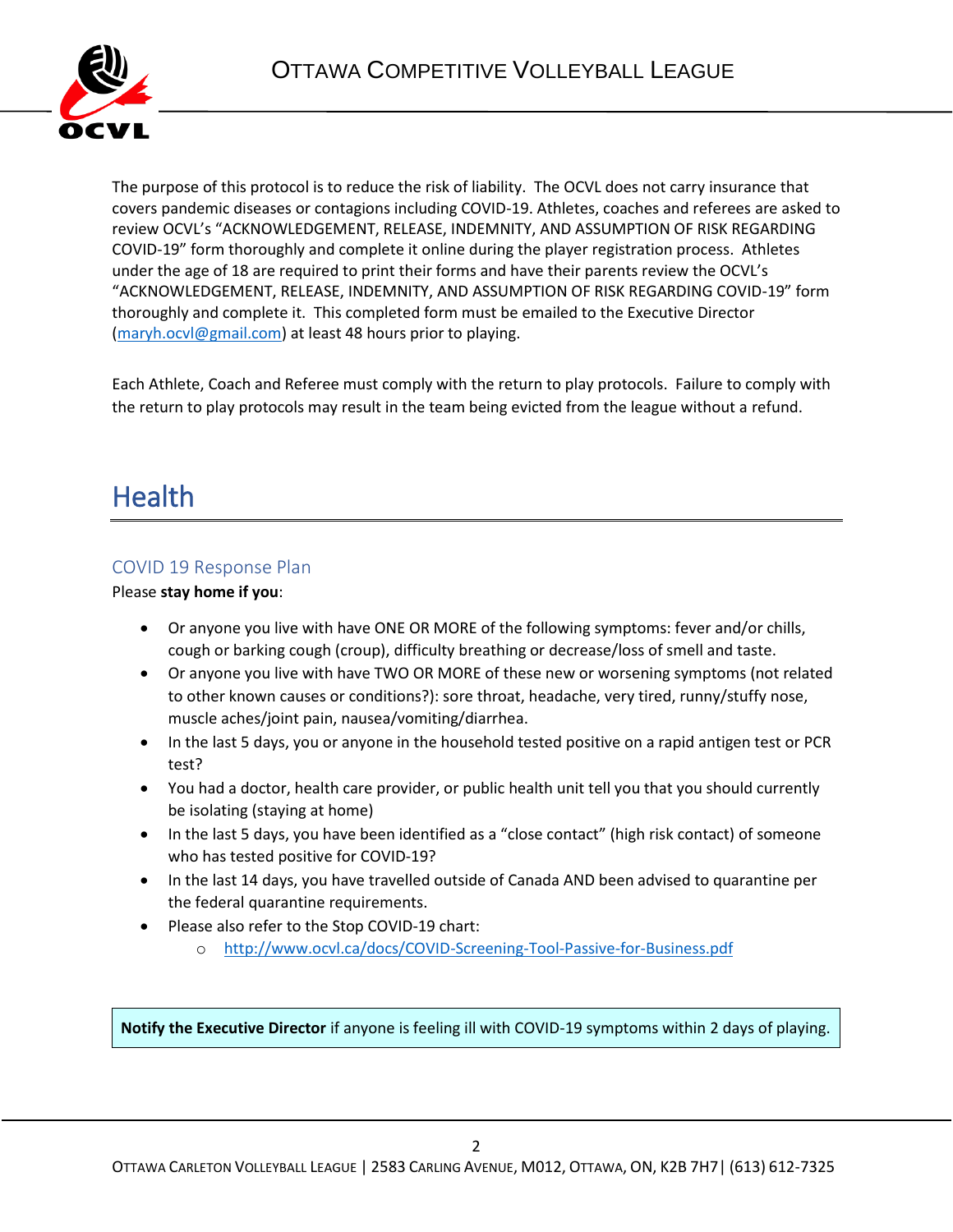

#### If an **individual becomes ill on site** with COVID-19 symptoms:

- All teams playing in the gymnasium and referees are to exit the premises immediately and monitor for COVID-19 symptoms.
- The team/player must advise the facility staff and the OCVL Executive Director.
- The player who becomes ill on site is required to self-isolate and follow the self-isolation flowchart:<http://www.ocvl.ca/docs/COVID-Self-Isolation-Flowchart.pdf>
- The Executive Director will determine the team rankings for the following week, depending on the number of games played.

After 48 hours of playing, if an **athlete develops symptoms and/or tests positive** for COVID-19:

- The player is required to self-isolate and follow the self-isolation flowchart: [http://www.ocvl.ca/docs/COVID-Self-Isolation-Flowchart.pdf.](http://www.ocvl.ca/docs/COVID-Self-Isolation-Flowchart.pdf)
- The Executive Director must be advised immediately
- The Executive Director will reach out to the impacted teams deemed a high-risk contact, referee and facility to advise if they have been exposed
- A high-risk contact is any individual who has been in close contact with someone who tested positive for COVID-19 during the period that the person can pass on the virus to others (period of communicability). A person's period of communicability is 48 hours before their first symptom started, or 48 hours before their test date (if they have no symptoms) until their selfisolation period has ended.
- A close contact is being within 2 metres (6 feet) for a prolonged time or having multiple close encounters to an individual who tested positive for COVID-19, even when both people are wearing a mask.
- For the OCVL, a close contact will be all the teams within the tier of which the player tested positive for COVID-19.
- More information can be found at [https://www.ottawapublichealth.ca/en/public-health](https://www.ottawapublichealth.ca/en/public-health-topics/information-for-those-who-test-positive-for-covid-19-and-high-risk-contacts.aspx)[topics/information-for-those-who-test-positive-for-covid-19-and-high-risk-contacts.aspx](https://www.ottawapublichealth.ca/en/public-health-topics/information-for-those-who-test-positive-for-covid-19-and-high-risk-contacts.aspx)

#### <span id="page-2-0"></span>Vaccination Requirements

Ontario Public Health has mandated all indoor facilities used for sports to show an enhanced vaccine certificate with a QR code as proof of being fully vaccinated against COVID-19 before they can enter the area. The Ontario Guidance document sets out baseline requirements that specified businesses and organizations must comply with in accordance with section 2.1 of Schedule 1 of O Reg. 364/20. It does not preclude businesses or organizations from establishing their own additional policies or requirements pertaining to their patrons.

Each of our facilities have established their own and different entry instructions and requirements – see further details below for each facility. The OCVL must follow these rules and the rules set out under each of our rental contracts.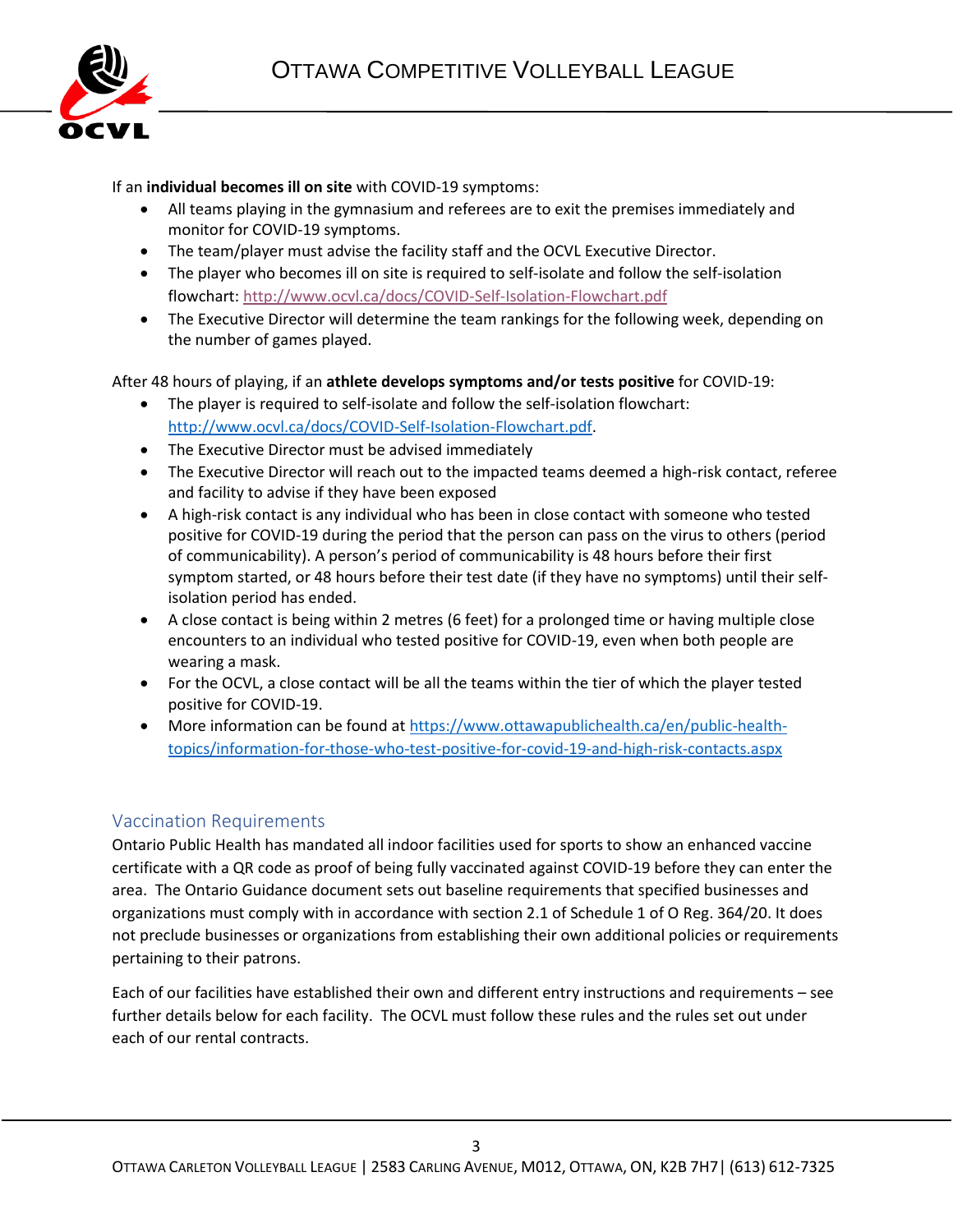

**The enhanced vaccine certificate with a QR code and ID** will be required by all players, coaches, referees for entry into the facilities at this time. You can save the electronic version of your enhanced vaccine certificate with a QR code to your phone, save a screen shot to your device or print a paper copy. These will need to be kept with you on site in the event of a spot-check by the facility. Vaccine receipts without a QR code are no longer accepted as valid proof of vaccination.

Quebec residents are also required to have proof of vaccination in the form of QR code along with ID.

#### <span id="page-3-0"></span>Health Assessment

An online health assessment is required to be completed by everyone before each game night, in accordance with current public health guidelines and facility entry requirements. Failing to pass the online health assessment means you cannot enter the facility and play that evening.

**La Cite Collegiale and Carleton University**: These facilities have their own database where each person on campus must do their vaccination attestation and complete their daily health assessment directly on their respective website. Facility staff will be at the doors to verify your entry permissions.

**Redeemer & Sportsplex**: The OCVL has developed an online health assessment, in accordance with public health, available on the OCVL website under each person's logon [\(My Profile\)](http://ocvl.ca/a/Profile.aspx). All players, coaches and referees must complete the OCVL online health assessment before each game night at these locations. Staff will be at the doors to verify your entry permissions.

**Captains/Coaches** will be responsible for ensuring each participant has completed their online health assessment each evening, prior to entering the facility (Redeemer & Sportsplex). When completing the health assessment on the OCVL site, the captain will be able to confirm these were completed on the **team's online roster** and individually on each participant profile.

**Instructions** for OCVL's online Health Assessment:

- **On the day of your game**, logon to the OCVL.CA web site.
- Go to the **My Profile** page (blue button in the top right corner).
- You will see a **red button** under the page title (My Profile: Your Name). The text of the button is "Health Check".
- Once you have completed the form and submitted it, you will be returned to the My Profile page and a **message in green** will be displayed where the red button was.
- Your individual row on your **team roster** will now display **green**.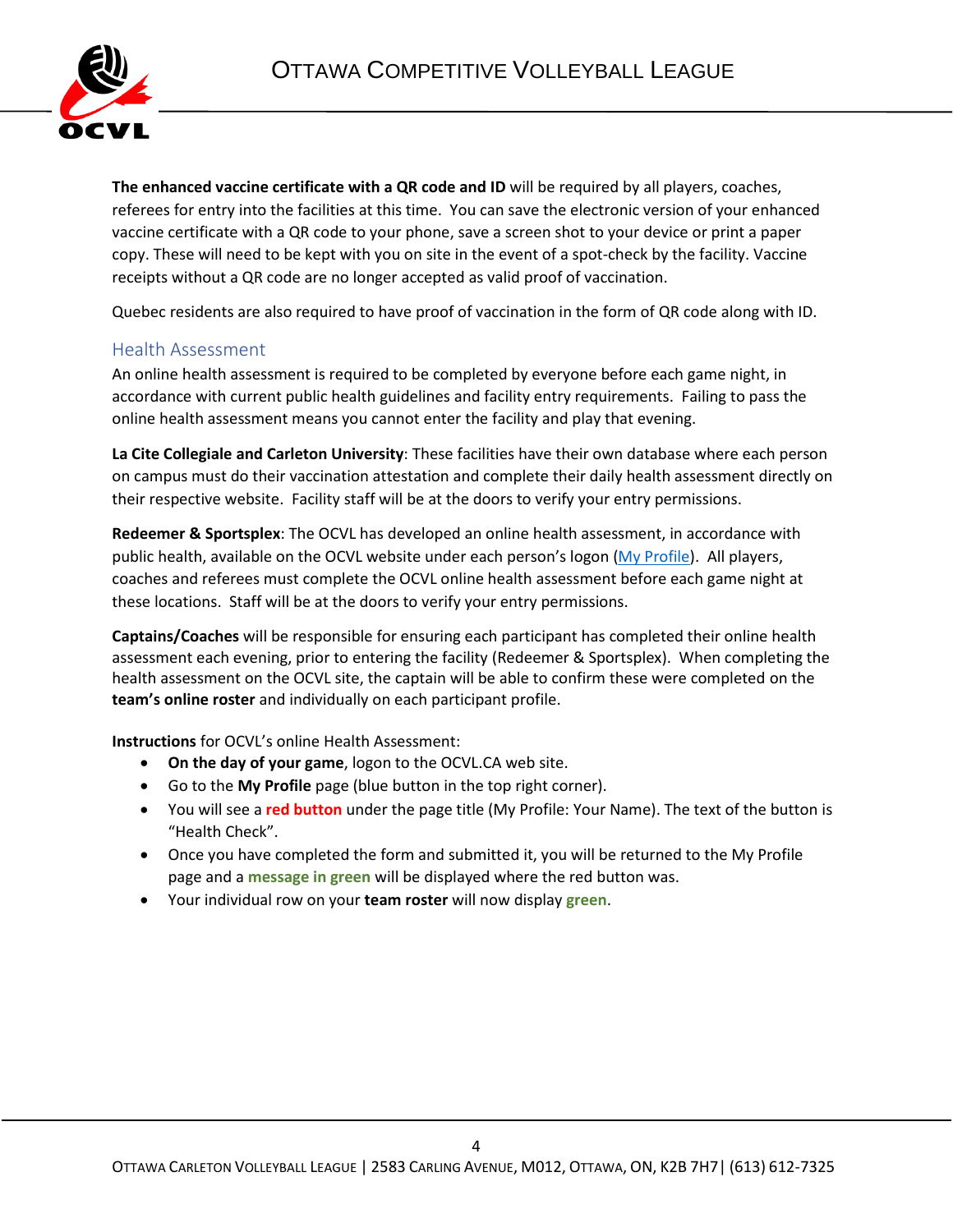



#### <span id="page-4-0"></span>Attendance Reports

Each of our facilities require the OCVL to maintain their own contact tracing reports. The OCVL online **attendance reports** will be used for contact tracing. Captains or team admins are responsible for accurately completing the online attendance form after their match. A reminder email will be sent to the captain and team admins to complete this along with their win/loss game status.

Attendance reports need to be completed by the following day.

The **Executive Director** will maintain daily reports of completed health assessments (received from the OCVL site), as well as attendance reports. This is for contact tracing in the event of any positive COVID-19 cases as required by each of the facilities and/or Public Health.

#### <span id="page-4-1"></span>General Guidelines

- **Sanitize hands**:
	- o upon entrance of the facility,
	- o between sets,
	- o before using the scoreboards, and
	- o before entering the lineups on the scoresheets
- Players are required to have their own hand sanitizer.
- **Maintain physical distancing** of 2 metres when off the court, passing in the hallway is acceptable.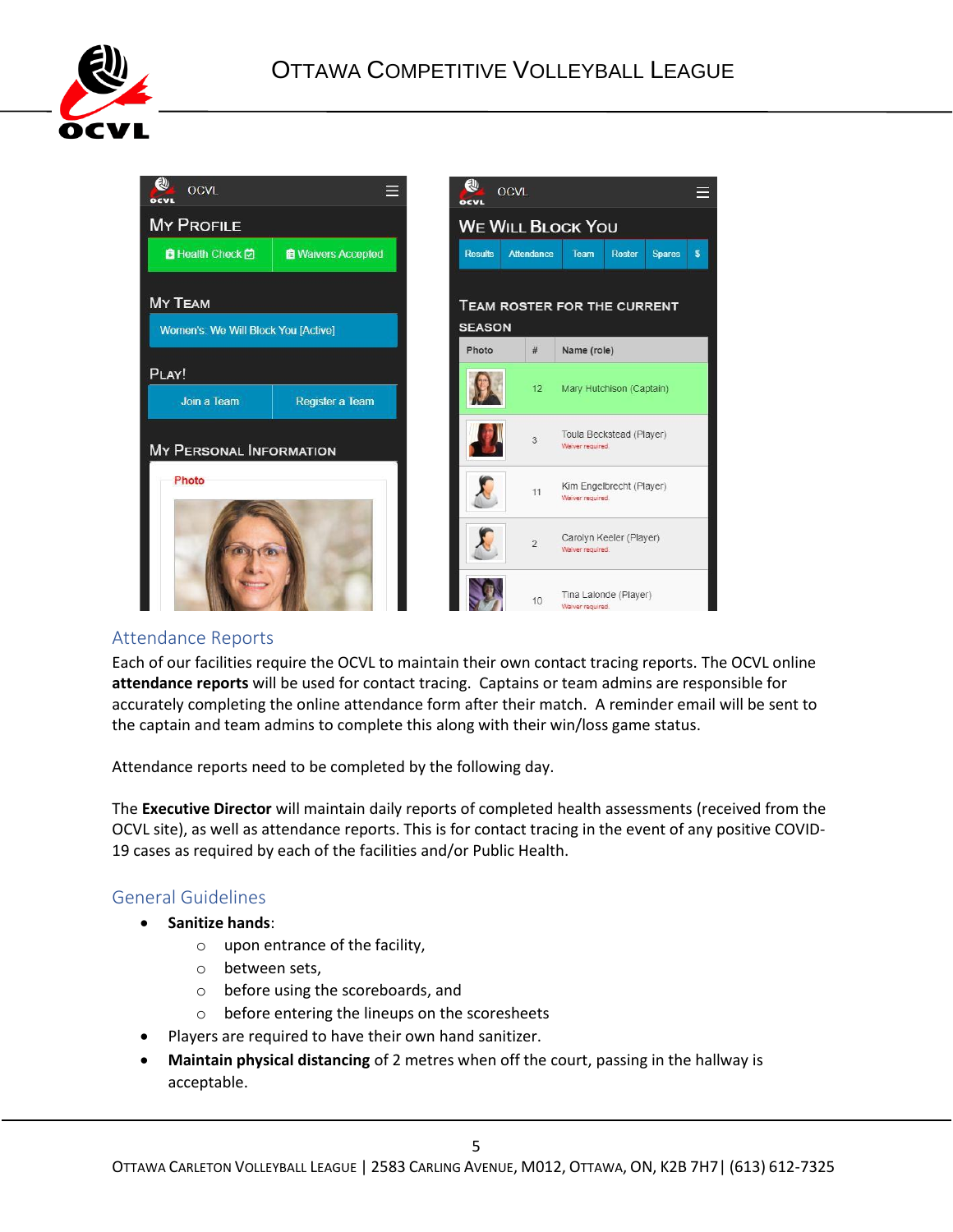

- **Masks must be worn** by all individuals/participants, except by athletes while on court during training and competition. Athletes must wear a mask when they are not active on the court, however it is highly recommended to wear masks.
- Deliberate **physical contact is not permitted** no handshakes between teams, no team huddles and no high fives.
- **Balls must be cleaned** before, during and after the game. Sanitizing wipes will be available. It is recommended that balls be washed with soap & water before coming to the game.
- Balls should not be touched between tiers/courts, it is recommended that you kick it back to the team, do not pick it up to help eliminate touching balls.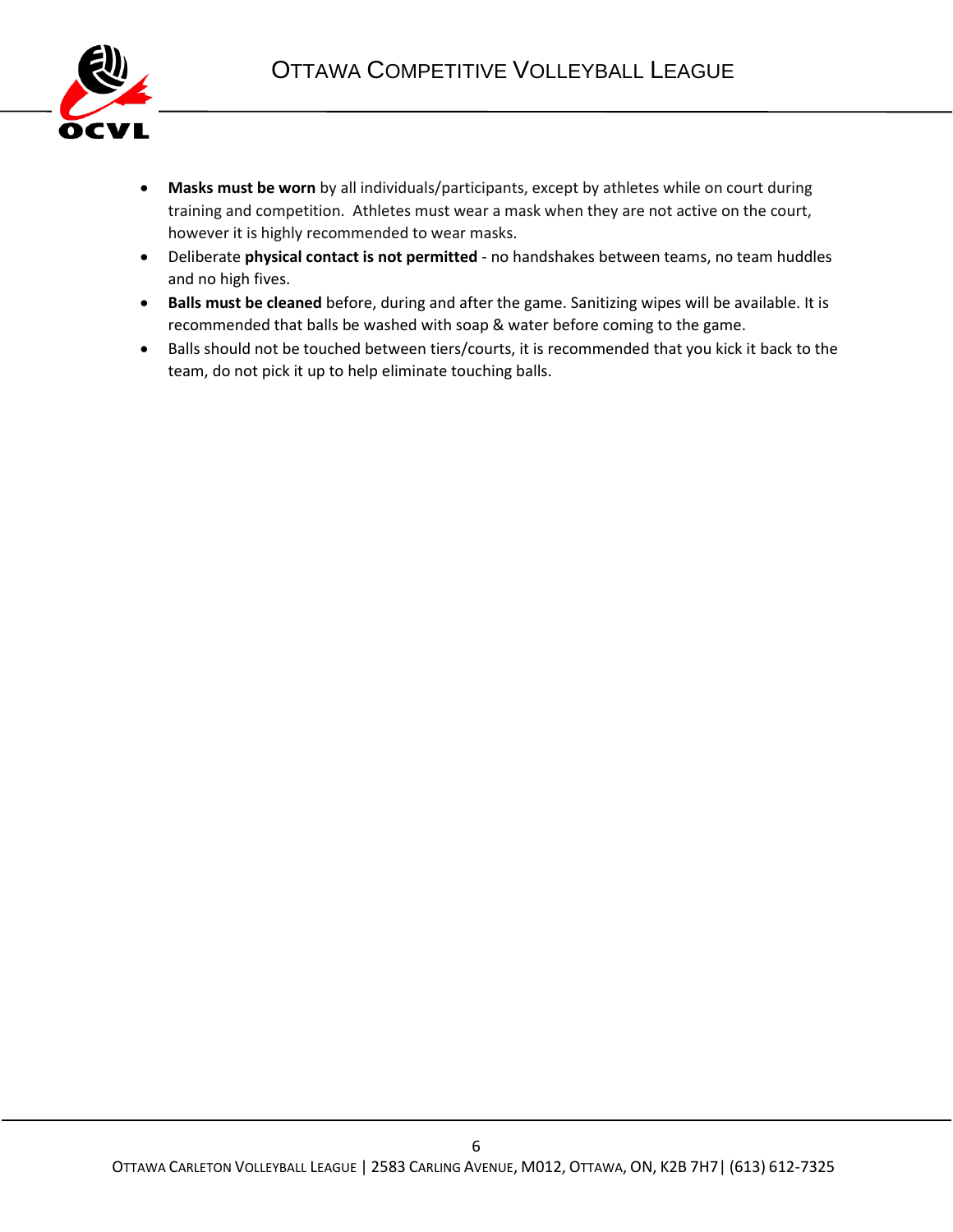

# <span id="page-6-0"></span>Volleyball

#### <span id="page-6-1"></span>Regular Season

- We will use the **OCVL Ladder System**.
- Each tier will consist of 3 teams and play a mini round-robin.
- All 3 teams will play a best of 3 set game to determine a winner.
- The first 2 sets will be played to 21 with the  $3^{rd}$  set to 15.
- All sets will be capped (not win by 2).
- $\bullet$  1 time-out permitted per set, no time-outs in the 3<sup>rd</sup> set.
- Games will be played as follows:
	- Game 1 is Team 1 vs. Team 3
	- Game 2 is Team 1 vs. Team 2
	- Game 3 is Team 2 vs. Team 3
- Team 1 being the highest ranked team and Team 3 being the lowest ranked.
- **The team not playing will keep score.**
- There are 3 possible outcomes:
	- 1. 2 wins, 1 win, 0 wins
	- 2. Each team has 1 win (3-way tie)
	- 3. 2-way tie due to time cap\*
- 3-way tie teams will maintain their existing rank.
- 2-way tie use points for-and-against, if points are even, teams will maintain the existing rank.
- Re-ranking of the teams within the tier is done by number of games won (not sets, not score\*).
- At the end of week 2, teams will move up and down the ladder as follows, based on week 2 results only:
	- Team 1 will move up to the tier above as Team 3 in that tier.
	- Team 2 will stay in the existing tier as Team 2.
	- Team 3 will go down a tier as Team 1 in that tier.
- The results from week 1 will play an important role if there's a tie in week 2 because of ranking. Plus, Teams 1 & 2 have a better schedule.
- **Minimum 4 players** on the court, must always have 3 players in the front row. Three or less players will result in a loss by default.
- **Unregistered spares are not permitted**.
	- o A player from another team can be borrowed.
	- o A player in the same facility **may play both the early and late game.**
	- o Every player **must be added to the online attendance** for each team they played with, for contact tracing. Be sure to get the player's name.
- **Spectators** are not permitted (due to contact tracing reasons)**.**
- **Numbered jerseys** are required, matching **uniforms** are not required for this season.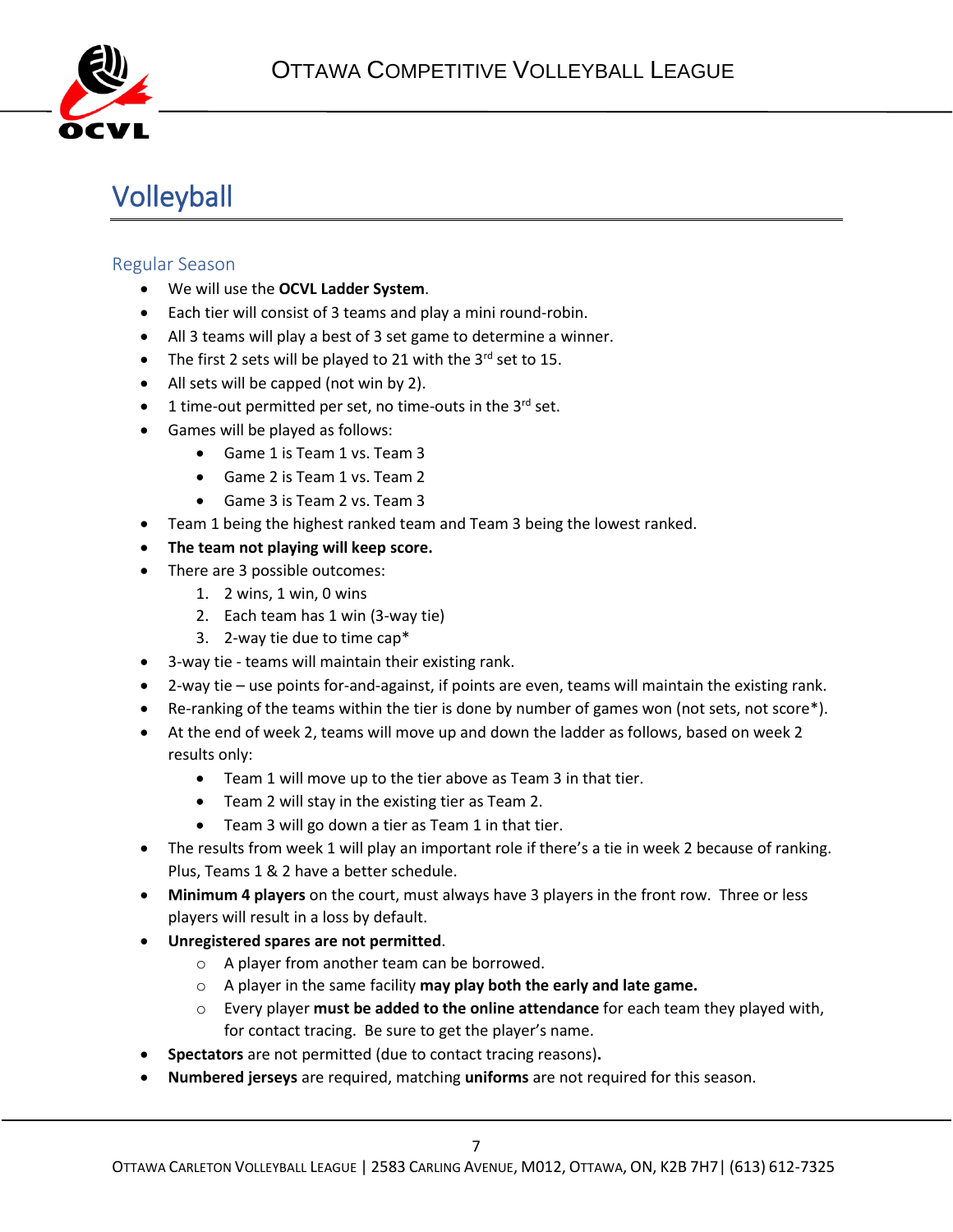

• **Liberos** should try to wear a distinct uniform but may identify verbally to the referee.

#### <span id="page-7-0"></span>Playoffs

- All teams will play in the playoffs.
- Playoff seeding is based on the average individual team ranking over the last 12 weeks of the season.
- A player must play 16 regular season matches (8 nights) to qualify for playoffs.
- Spares are not permitted to be used in playoffs.
- Playoffs will be hosted on the league night played, unless otherwise indicated.

#### <span id="page-7-1"></span>Registration

- **Please** do not create a duplicate record in the database if you have forgotten your logon credentials. Email the webmaster [\(webmaster@ocvl.ca\)](mailto:webmaster@ocvl.ca).
- All players, coaches, team managers, team owners, and referees **must register online** as a league member.
- Please **update all contact info** names, address, phone number and email address for contact tracing. Please add/update your online photo. A LinkedIn photo or other headshot is preferred.
- All 3 **waivers** must be completed online in order to play in the league: Player Waiver, Concussion Waiver, COVID-19 Waiver.
- For **players under 18**, the following 4 waivers must be printed and completed by a parent or guardian and emailed to the Executive Director, 48 hours or more prior to games starting – [maryh.ocvl@gmail.com.](mailto:maryh.ocvl@gmail.com)
	- o Player Waiver
	- o Concussion Waiver
	- o Concussion Code of Conduct & Acknowledgment form for Athletes and Parents/Guardians (for athletes under 18 years of age)
	- o COVID-19 Waiver
- **Captains/Coaches** are responsible for registering a team, paying the **league fees** through PayPal and assigning players to their roster
- **Priority** will be given to returning teams (minimum 4 returning players).
- If we have **more teams than gym space,** we will apply the following rules in order:
	- 1. **Top 4** ranked teams in each division (Men's and Women's) from the 2019-2020 season will be automatically entered.
	- 2. If there are more **returning** teams than gym space, they will be randomly drawn.
	- 3. Remaining space will be used for **new teams**. A draw will be used if there are more teams than spaces available.
- The **OCVL Executive will seed** the teams using team results and player level data from previous seasons. We will not run a qualifying/ranking tournament this year.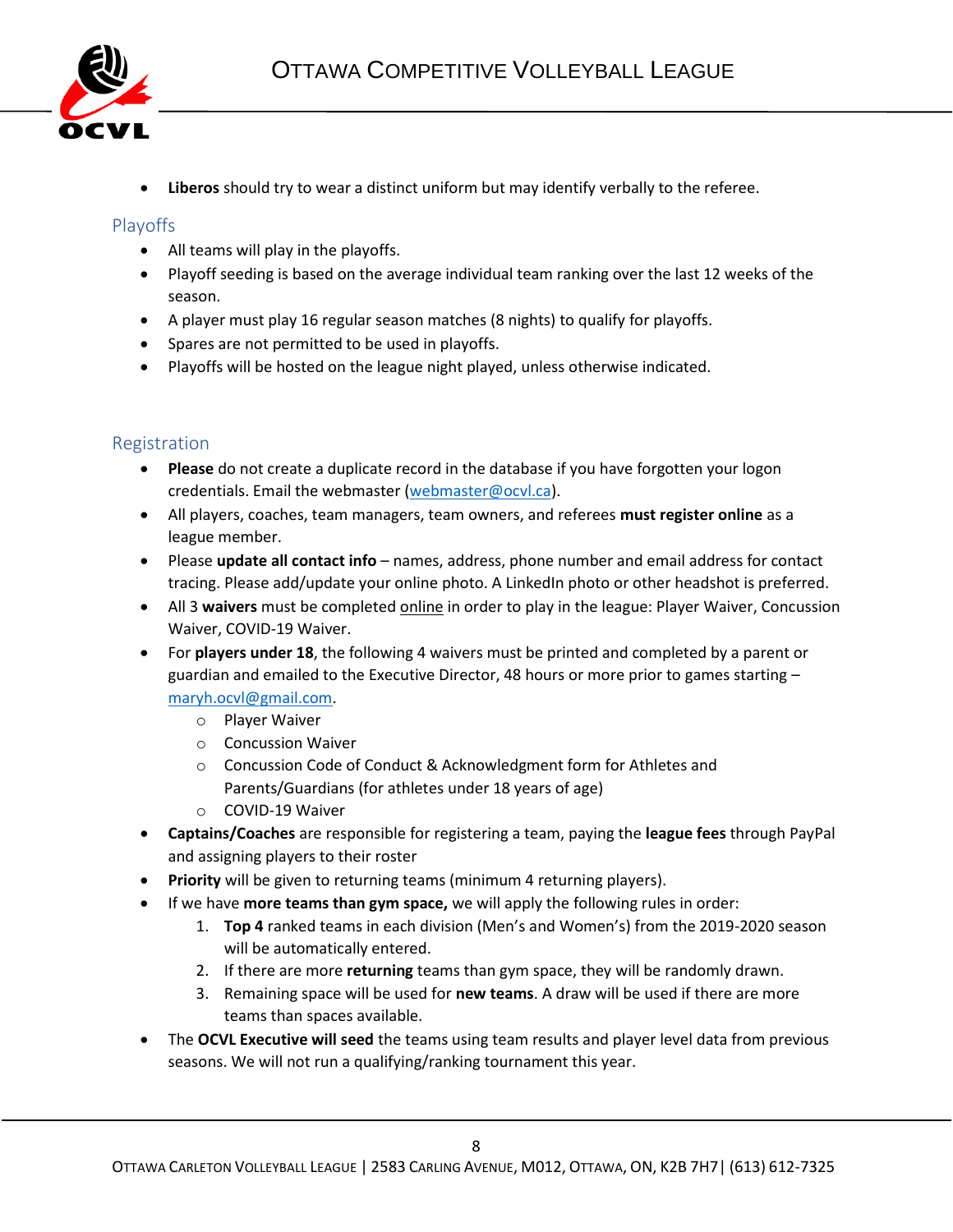

#### <span id="page-8-0"></span>League Fees

- League fees are **\$1845 + \$150** bond (for new teams) + HST.
- **Returning Teams** have a \$225 COVID rebate from the 2019-2020 season, provided a refund was not already given. This will automatically show up in the Team Administration > Payments page.

#### <span id="page-8-1"></span>Captain's Responsibilities

- **Registering & paying** for the team.
- **Inviting players** to their roster.
- Ensuring **waivers** are completed online or on paper (and emailed to the OCVL) for members under 18.
- Ensuring all team members are **fully vaccinated**.
- Ensuring online **health assessment** is completed each game night and advising security guard/designated contact.
- **Ensuring setup** and take-down of the nets are completed, where applicable.
- **Entering line-ups** and roster on the score sheet. Pre-printed labels are preferred.
- Mandatory entry of win/loss and attendance for contact tracing within 24 hours. **Failure to do attendance will result in a fine** (\$25 – Player/Team Misconduct)**.** Attendance is to be completed on both the scoresheet and online.
- It is recommended you **assign another player** the 'team administrator role', to assist with entry of win/loss and attendance.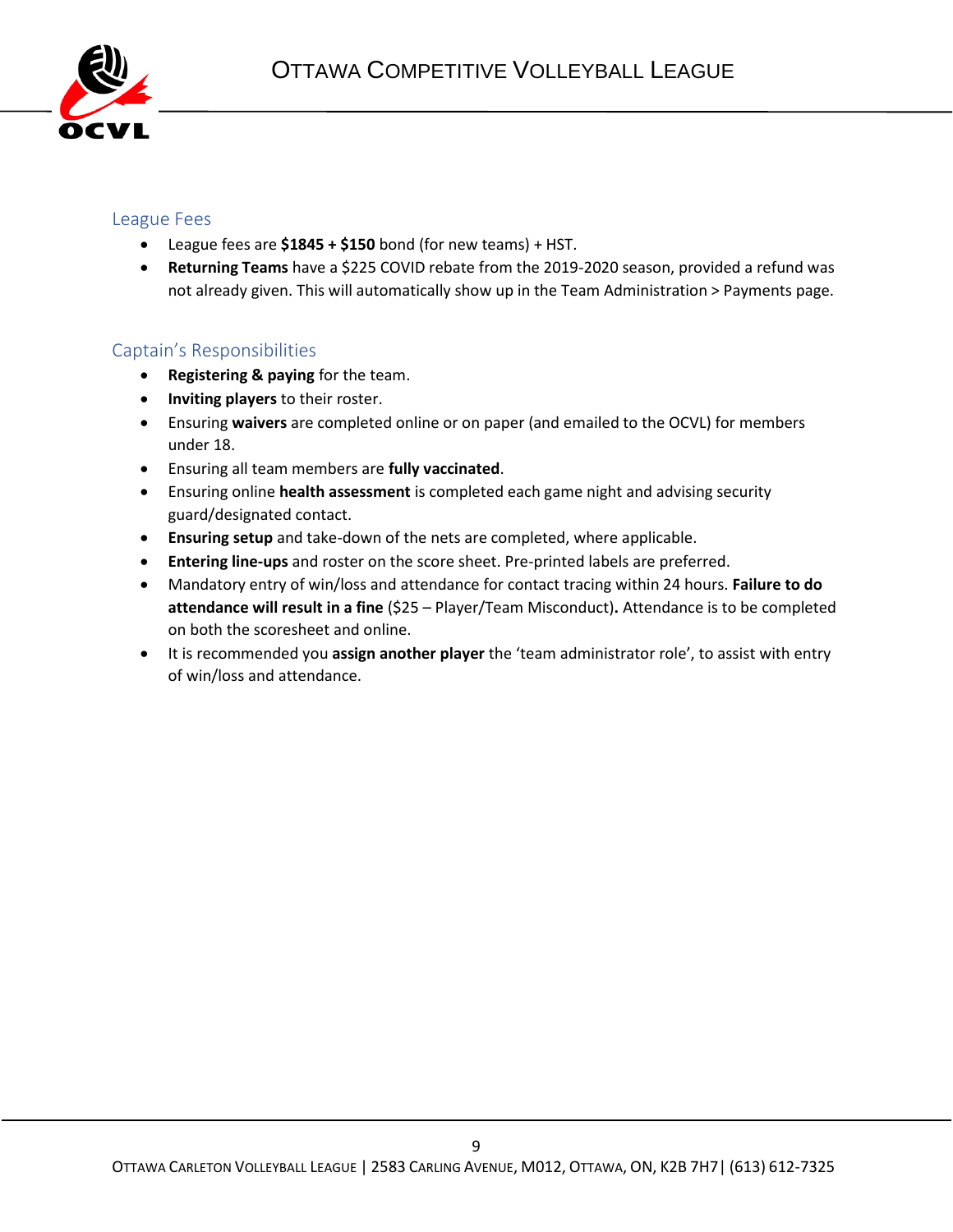

#### <span id="page-9-0"></span>Schedule

• There will be 19 weeks of regular season games and 3 weeks of playoffs.

| <b>Week</b>             | <b>Men's Division</b>     | <b>Women's Division</b>    |
|-------------------------|---------------------------|----------------------------|
| $\mathbf{1}$            | Monday, October 18, 2021  | Tuesday, October 19, 2021  |
| $\overline{2}$          | Monday, October 25, 2021  | Tuesday, October 26, 2021  |
| $\overline{\mathbf{3}}$ | Monday, November 1, 2021  | Tuesday, November 2, 2021  |
| 4                       | Monday, November 8, 2021  | Tuesday, November 9, 2021  |
| 5                       | Monday, November 15, 2021 | Tuesday, November 16, 2021 |
| 6                       | Monday, November 22, 2021 | Tuesday, November 23, 2021 |
| $\overline{\mathbf{z}}$ | Monday, November 29, 2021 | Tuesday, November 30, 2021 |
| 8                       | Monday, December 6, 2021  | Tuesday, December 7, 2021  |
| 9                       | Monday, December 13, 2021 | Tuesday, February 1, 2022  |
| 10                      | Monday, January 31, 2022  | Tuesday, February 8, 2022  |
| 11                      | Monday, February 7, 2022  | Tuesday, February 15, 2022 |
| 12                      | Monday, February 14, 2022 | Tuesday, February 22, 2022 |
| 13                      | Monday, February 28, 2022 | Tuesday, March 1, 2022     |
| 14                      | Monday, March 7, 2022     | Tuesday, March 8, 2022     |
| 15                      | Monday, March 21, 2022    | Tuesday, March 22, 2022    |
| 16                      | Monday, March 28, 2022    | Tuesday, March 29, 2022    |
| 17                      | Monday, April 4, 2022     | Tuesday, April 5, 2022     |
| 18                      | Monday, April 11, 2022    | Tuesday, April 12, 2022    |
| 19                      | Monday, April 25, 2022    | Tuesday, April 19, 2022    |
| <b>Quarters</b>         | Monday, May 2, 2022       | Tuesday, April 26, 2022    |
| <b>Semis</b>            | Monday, May 9, 2022       | Tuesday, May 3, 2022       |
| <b>Finals</b>           | Monday, May 16, 2022      | Tuesday, May 10, 2022      |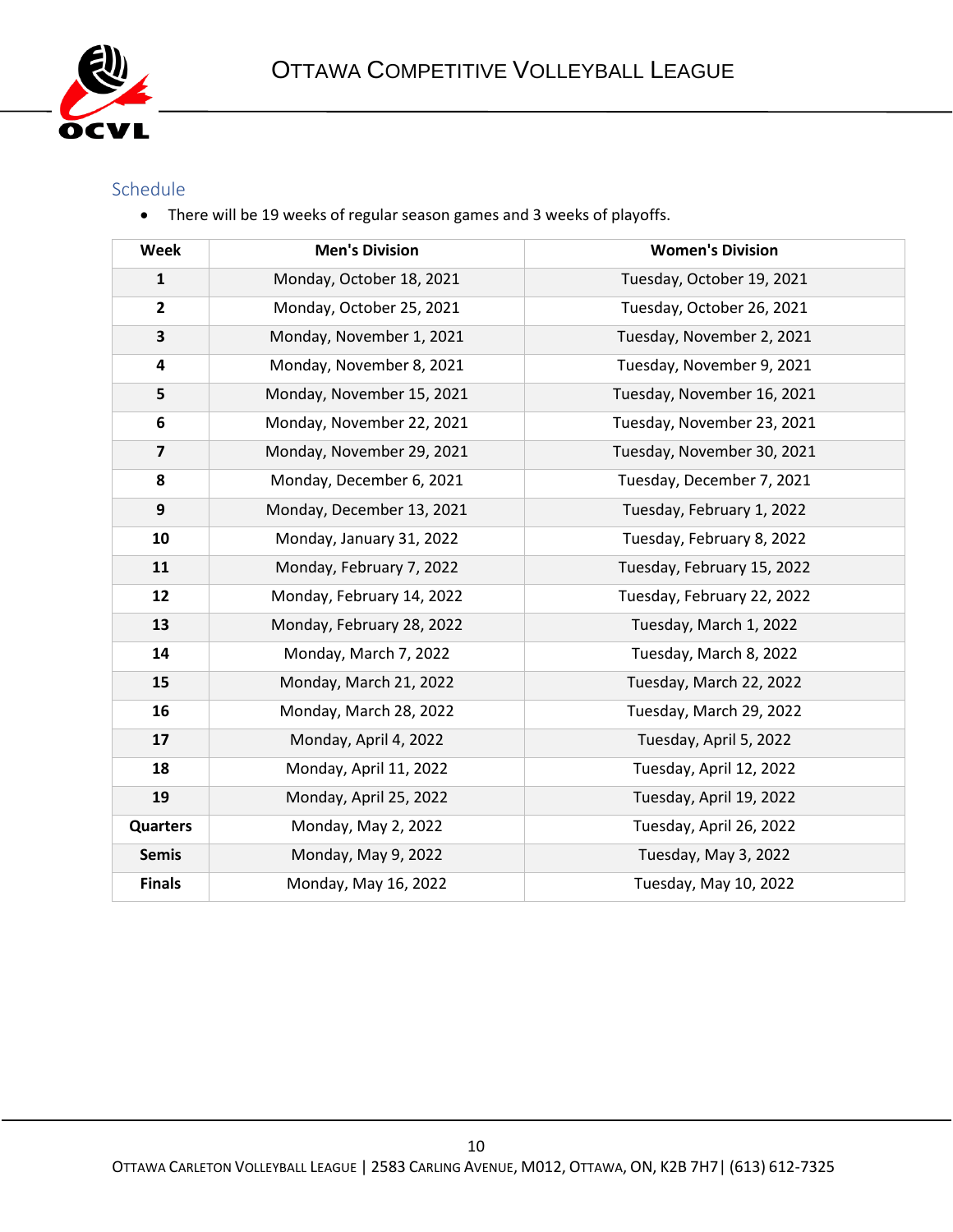

### <span id="page-10-0"></span>Facility Requirements

- Capacity limits are at 50% or 30 per court.
- Spectators are not permitted.
- All facilities require all players/coaches/referees to be fully vaccinated.
- **All facilities** will have proper cleaning and disinfecting of the gyms before our group arrives and after we leave.
- **La Cite Collegiale** will do set up & take-down.
- The participating OCVL teams are responsible for set up and take-down of the nets at **Carleton University** & **Redeemer Christian H.S.** We are using our own equipment at these facilities.
- OCVL teams at **Nepean Sportsplex** are responsible for set-up only.
- **Washrooms** and changerooms are available at all facilities.

#### <span id="page-10-1"></span>La Cite Collegiale

- The Athletic Facility Main Entrance is located to the right of the college roundabout, between building A & H. This is the only entrance open.
- All players/coaches/referees must scan the **Visitor QR code** inside the front entrance and complete Cite's online **Health Assessment.** 
	- o Upon successful completion of the Health Assessment, you will receive a green checkmark to confirm you are permitted to enter the facility. You will be required to show this to the security guard.
	- $\circ$  Once the security guard or school appointed designated contact confirms your entry, you need to click on the 'submit' button to enter the facility.
- All players/coaches/referees must also scan their **proof of vaccination with QR code** and show your ID to the security guard each night.
- Advise the school appointed designated contact or security guard on the premises that you are going to the Athletic Facility.
- We are permitted into the facility before 6pm provided the team/games before our organization arrives has left. Otherwise, you can wait in the hallway.
- Teams in the late time slot are permitted inside the gymnasium 10 mins before their games start.
- **Set up and takedown** will be done by the La Cite staff. We are asked not to touch the equipment. We are using their nets, poles, antennas and scoreboards.
- The **OCVL briefcase** will contain the OCVL rules, score sheets, and sanitizer.
- Washrooms and changerooms are available at this facility.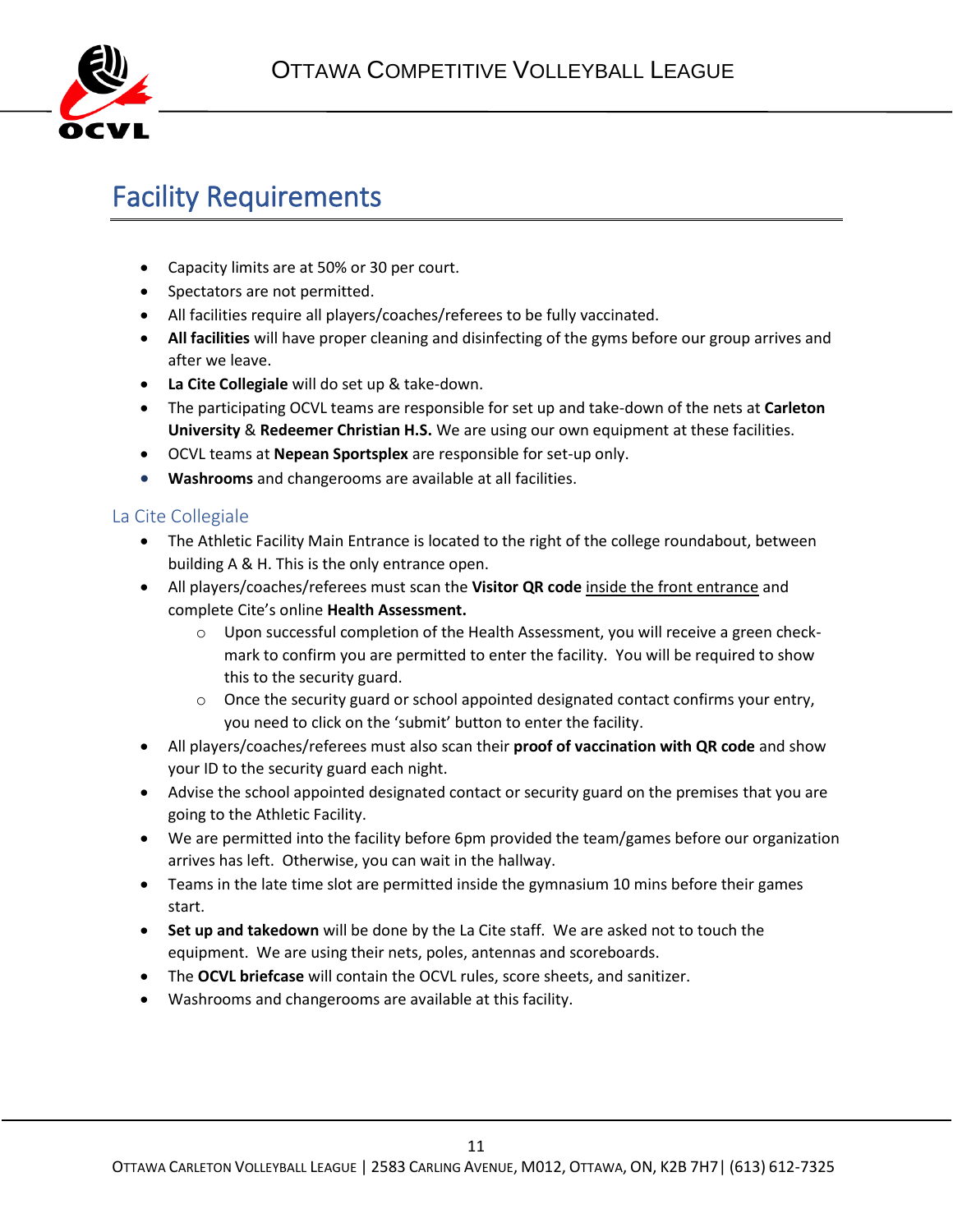

#### • **Game Times:**

| Warm-up                                               |
|-------------------------------------------------------|
| Game 1 - 1 vs 3                                       |
| 10 min warm up for team 2 before $2^{nd}$ game begins |
| Game $2 - 1$ vs 2                                     |
| 5 min warm up for team 3                              |
| Game $3 - 2$ vs 3                                     |
| games end*                                            |
|                                                       |

\*If games are not finished by 8:25pm, a 3<sup>rd</sup> set will be permitted to 11 past the 8:30pm deadline. Late games will start a bit later.

| 8:45pm  | Game $1 - 1$ vs 3                                     |
|---------|-------------------------------------------------------|
|         | 10 min warm up for team 2 before $2^{nd}$ game begins |
|         | Game $2 - 1$ vs 2                                     |
|         | 5 min warm up for team 3                              |
|         | Game $3 - 2$ vs 3                                     |
| 11:00pm | games end*                                            |

\*If games are not finished by 10:55pm, a 3rd set will be permitted to 11 past the 11:00pm deadline.

#### <span id="page-11-0"></span>Carleton University

- **Entry** to the Norm Fenn Gym can be made through the **Ice House Lobby**, but participants must **exit** out of the north wall doors.
- Teams are not permitted in the gym before **8:45pm.** We need to wait until the group before us leaves the gym.
- **Waiting** to enter the gym is done in the hallway outside of the gymnasium.
- All individuals on campus need to set up their guest/visitors account on **Carleton's cuScreen** system ( <https://carleton.ca/covid19/cuscreen/> ).
	- o Setting up this account can take approximately 15-20 minutes and you cannot enter/access the facilities without verifying your vaccination status and daily screening through cuScreen.
	- o When setting up your guest account, please use the visitor registration code: CARLETONU-VISITOR.
	- $\circ$  When you arrive on campus, you must scan the QR code and sign into your account and complete Carleton's Health Assessment.
	- o If your status is green, you can go in.
- **Set up and takedown** will be the responsibility of the OCVL members. We are only using Carleton's poles. The OCVL will supply the nets, antennas and scoreboards in a hockey bag, as well as an OCVL briefcase.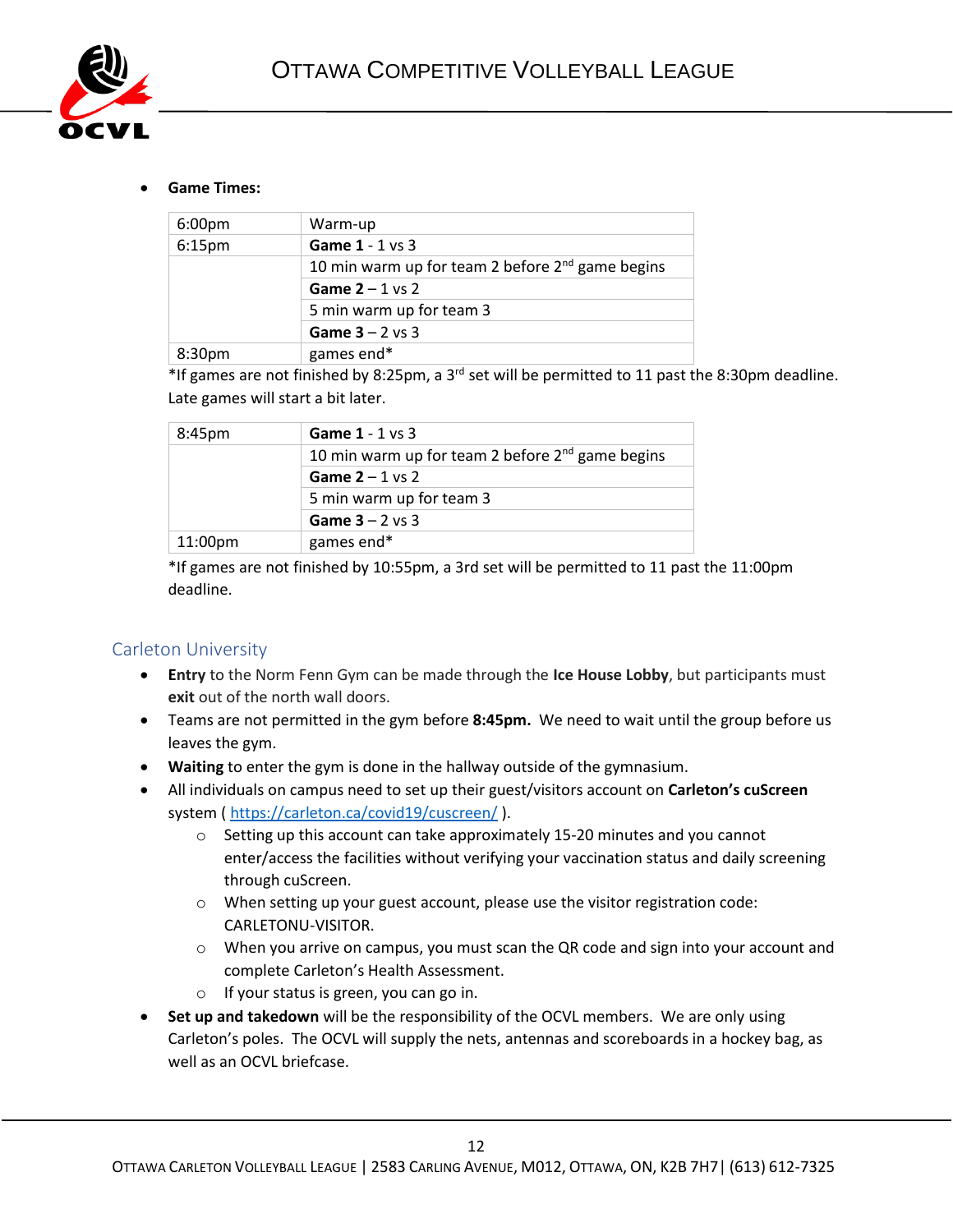

- The **OCVL briefcase** will contain the OCVL rules, score sheets, sanitizing spray, sanitizing wipes and hand sanitizer.
- The hockey bag will need to be taken home by **Team 2** for set up duty the following week.
- Responsibility:
	- o Set-up is done by Team 2
	- o Take-down is done by Team 1
	- o The hockey bag will be taken home by Team 2 and returned the following week
- Washrooms and changerooms are available at this facility.
- We are permitted to stay past our 11:30pm contracts, provided it's not a frequent occurrence.
- **Game times:**

| 8:50 <sub>pm</sub>  | Entry to the gym, set up by Team 2 & warm up          |
|---------------------|-------------------------------------------------------|
| 9:10 <sub>pm</sub>  | Game $1 - 1$ vs 3                                     |
|                     | 10 min warm up for team 2 before $2^{nd}$ game begins |
|                     | Game $2 - 1$ vs 2                                     |
|                     | 5 min warm up for team 3                              |
|                     | Game $3 - 2$ vs 3                                     |
| 11:30 <sub>pm</sub> | Games end                                             |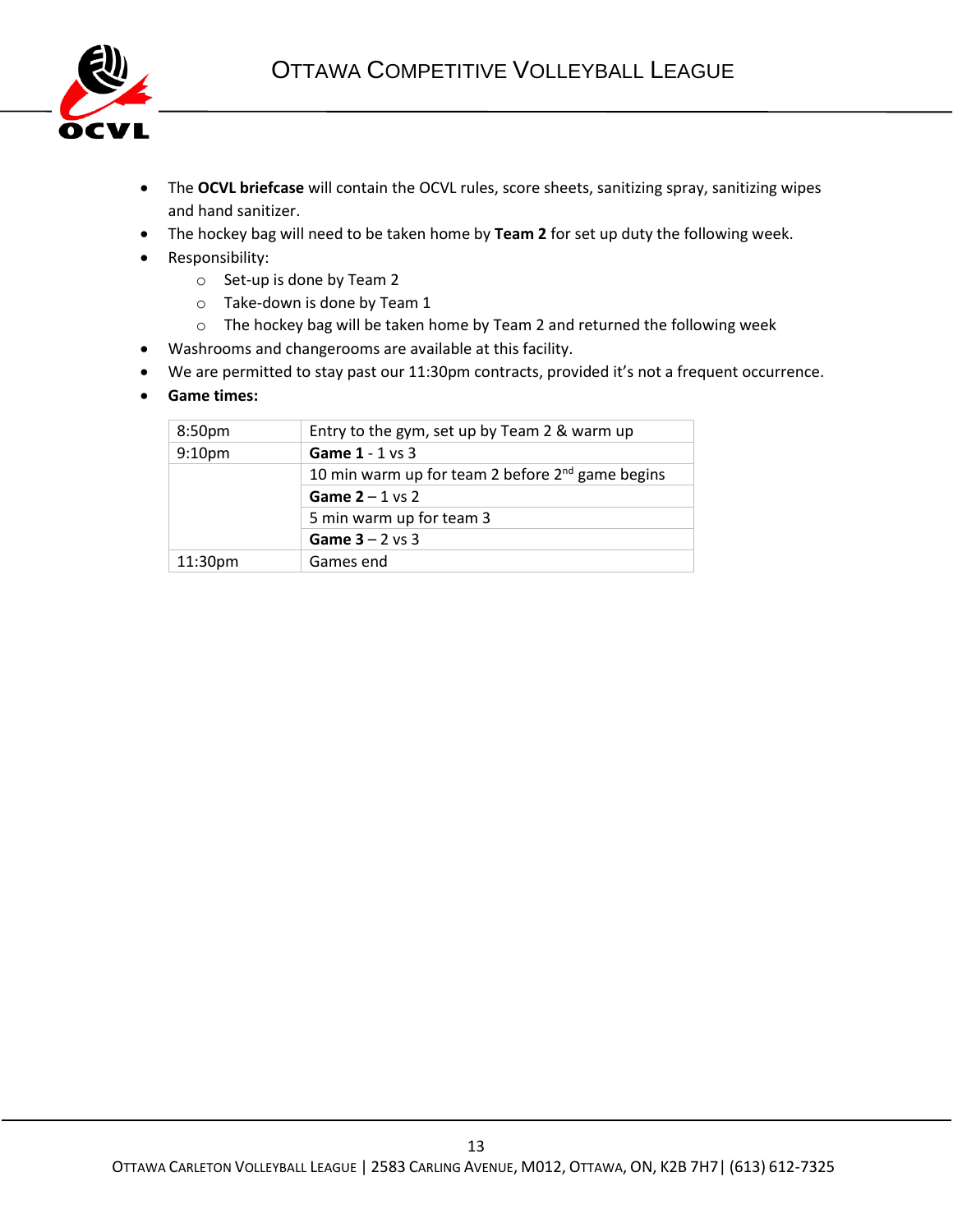

#### <span id="page-13-0"></span>Nepean Sportsplex (newly renovated)

- Enter the facility at **Entrance 4 (in the back)** only.
- Teams are permitted in the gym at **7pm,** there is no late match at this gymnasium.
- **Waiting** to enter the gym is done outside or in a designated area identified by the city appointed designated contact. Please arrive as a team 10 minutes before your gym entry time.
- All players/coaches/referees need to do their online OCVL **Health Assessment** in advance (on game day). Team captains/coaches need to **confirm all players have completed this**. City of Ottawa staff will not do screening or check in for our group, it is our responsibility to maintain these logs.
- Captains or team administrators are responsible for viewing and ensuring all players have proof of **full vaccination**, including spares.
- One person from each team is required to sign-in at the sport desk. It is recommended that the captain or team administrator complete this.
- Team 2 is responsible for **set-up** of the nets, while Teams 1 & 3 begin their warm-up. Nepean Sportsplex staff will do take-down.
- The **OCVL duffle bag** will be left at the facility behind the front desk. It will contain the OCVL rules, score sheets, scoreboards, sanitizing wipes and hand sanitizer. Teams are asked to grab this bag and return it to the front desk at the end of the night.
- Outdoor footwear is prohibited in the gymnasium. Mats are placed outside the gymnasium in the hallway for everyone to leave their outdoor footwear.
- Washrooms and changerooms are available at this facility.
- **Game Times:**

| 7:00pm  | Entry to the gym, set-up by Team 2 & warm up       |
|---------|----------------------------------------------------|
| 7:20pm  | Game $1 - 1$ vs 3                                  |
|         | 10 min warm up for team 2 before $2nd$ game begins |
|         | Game $2 - 1$ vs 2                                  |
|         | 5 min warm up for team 3                           |
|         | Game $3 - 2$ vs 3                                  |
| 10:00pm | Exit the gym                                       |